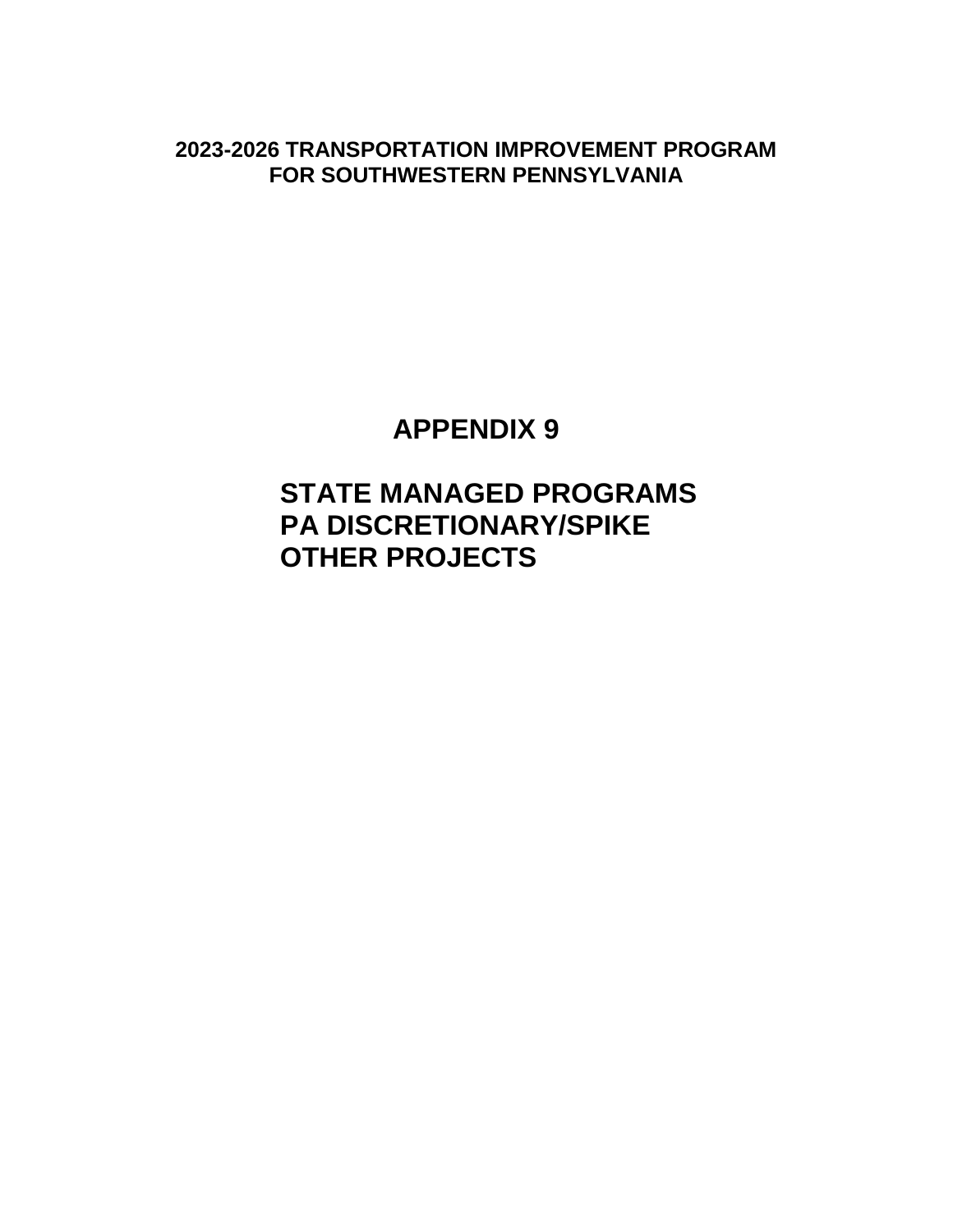# Appendix 9: State Managed Programs, PA Discretionary/Spike and Other Projects

In addition to baseline TIP spending through SPC-administered programs (TIP formula funds), there are multiple programs administered as federal or state transportation programs that provide additional funding for projects in the SPC region. These include State Managed Programs, PA Discretionary & Spike Funding, and miscellaneous projects from Other Funding Sources. Pennsylvania's 2023 Transportation Program Financial Guidance describes many of these additional sources. This section of the TIP identifies project investments by non-SPC agencies through these additional programs. The Other category includes major projects by the Pennsylvania Turnpike Commission (PTC), Local Projects financed with 100% local funding, and other projects where the sponsor is seeking additional federal or state funding. Detailed project summaries are presented to more fully describe the projects and funding opportunities. They are also used to demonstrate SPC support in the TIP for future funding applications by the sponsors. Projects identified in this section of the TIP are provided for information purposes and for public review.

In many cases for the State Managed Programs, PennDOT directly selects transportation investments (or maintenance activities) based on statewide priorities, identified transportation goals, and evaluated needs (e.g., interstates, A-409 district maintenance). Alternately, there are competitive state programs that accept project applications from statewide sponsors and competitively evaluate and select the best projects. Other federal or state programs that might not be listed here can also play an occasional role in the region's transportation investments – they can be added to the TIP as active candidate projects are brought to SPC attention.

The Interstate Management Program is (by far) the largest of the state programs. This program has significant impact on the physical condition, efficiency and operations of the interstate highway network within the SPC region. Another large state-funded program is the A-409 District Maintenance Program, managed by the region's three PennDOT Districts. Specific projects are not identified; these are the maintenance funds for winter-weather operations, signage, lighting and guiderail repairs, and vegetation trimming, among many other maintenance-related activities. Other state managed programs include much smaller funding amounts set-aside for Transportation Alternatives (projects primarily supporting bicycle and pedestrian activities), highway safety improvements, and other safety improvements specifically for highwayrailroad grade crossings.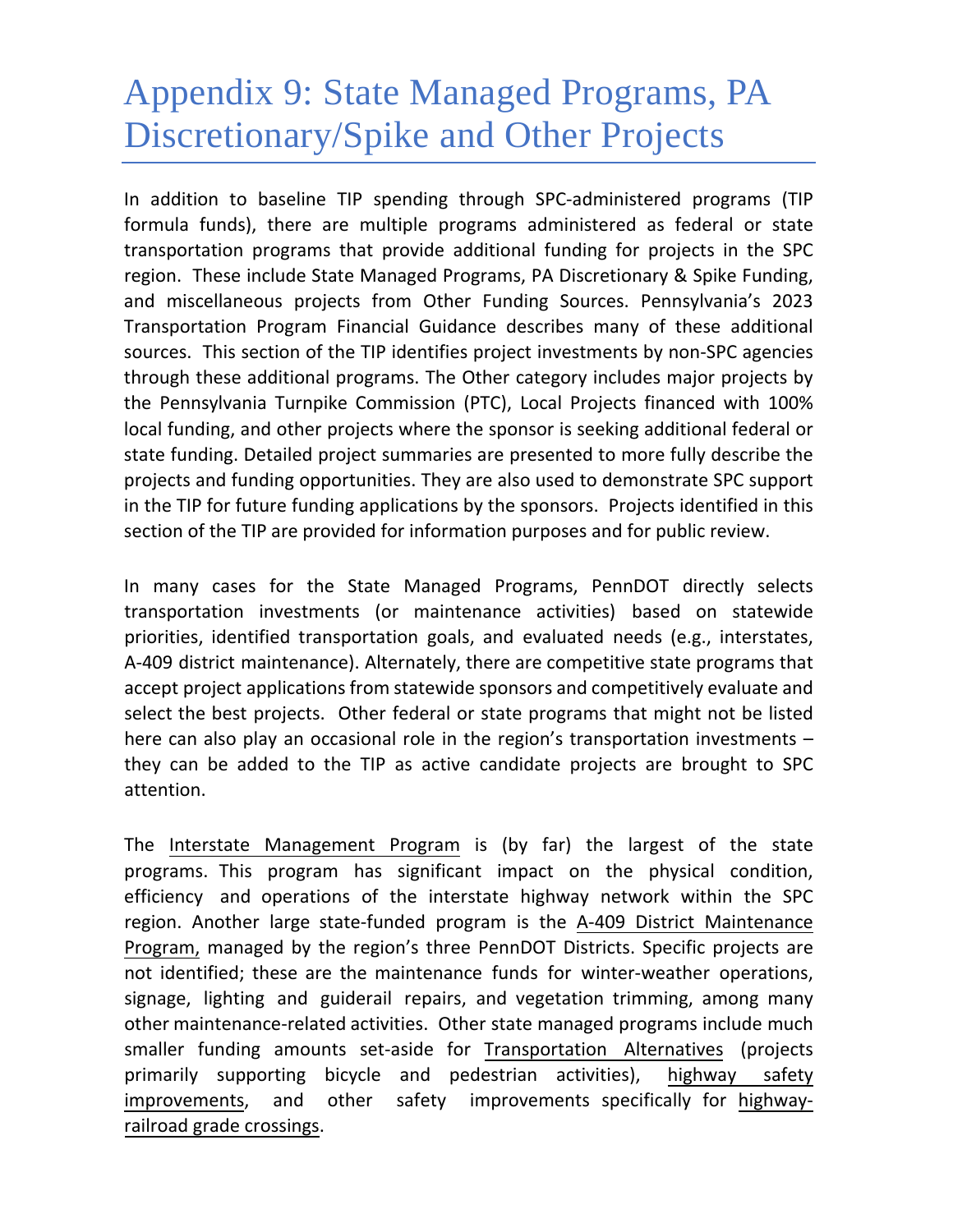The Transit Program is a hybrid program: the federal portion of program funding is allocated to the regional TIP as Formula Funds; the state match to the federal program functions as a state managed program. The state uses their portion of the project cost to guide project selection decisions and to determine the overall size of the project budget. Transit project lists and detailed project information are identified in Appendix 6. The Port Authority of Allegheny County also receives a \$6.17M annual transfer (flex) of CMAQ funds from the Highway Program. These funds are primarily used for the procurement of replacement buses. This amounts to \$24.7M over the life of the 2023-2026 TIP.

PA Discretionary Funding, also called the Spike Program, includes funding set-asides from three federal and state sources: NHPP Reserves (federal), STP Spike (federal), and State Highway Spike (state 581 program). The set-aside amounts are a percentage share of the total program amounts as described in the 2023 PA Financial Guidance document. The set-asides were initially provided to major projects in mostly-rural planning regions where annual budgets are too small to handle the spike of a major project. More recently these reserves are being committed to systemic deficiencies identified through the Pennsylvania Transportation Asset Management Plan, PennDOT's blueprint for meeting federal performance management requirements.

The Pennsylvania Turnpike Commission manages a capital maintenance program that includes projects on the I-76 Turnpike Mainline within the SPC region. The PTC makes additional investments in expanding and improving the Turnpike Mainline as well as adding new toll facilities such as the next phases of the Mon-Fayette Expressway.

Local Projects are initiated by municipalities and/or other development agencies to support local development initiatives or other local improvements; the funding can be up to 100% local. This is separate from local funding provided as a required match to federal funds on many types of federal projects.

Other Projects are identified on a case-by-case basis. They often include local development initiatives, project elements supported with extra local funding or private funding, or expressed intentions to seek additional sources federal or state funding to complete an overall funding package. These can include projects funded through federal discretionary programs such as TIGER/BUILD and the FTA Small Starts Program. Some are associated with projects already on the TIP. The current list includes Pittsburgh's SmartSpines Systems Project, and Moon Township's Local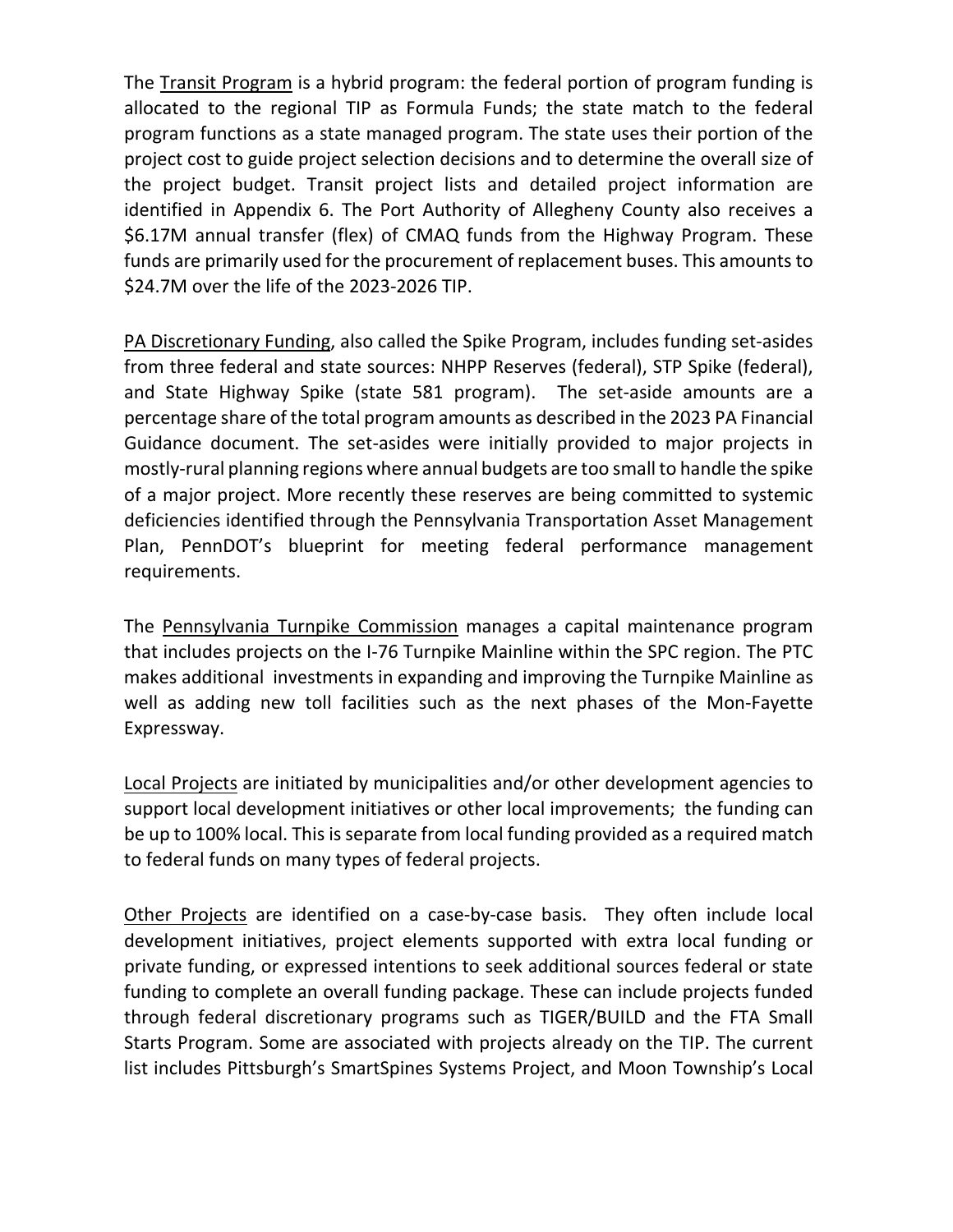Connectors Projects and Market Place District Improvements. Each is presented as a one-page project summary.

Project Lists are included for the investment types as listed below:

- Interstate Management Program Interstate projects (non-PTC) in the SPC region
- A-409 PennDOT District Maintenance Program (not identified as projects)
- Statewide Highway Safety Improvement Projects
- Statewide Transportation Alternatives Projects
- Highway-Rail Grade Crossings Projects
- Statewide Economic Development Projects
- Transit Program (projects are identified in Appendix 8)
- PA Discretionary/Spike Projects
- Pennsylvania Turnpike Commission Projects
	- o Capital Maintenance Program
	- o Turnpike Expansion
	- o Mon-Fayette Expressway
- Local/Other Projects (presented as individual project summaries)
	- o City of Pittsburgh SmartSpines System
	- o Moon Township Local Connectors
	- o Moon Township Market Place District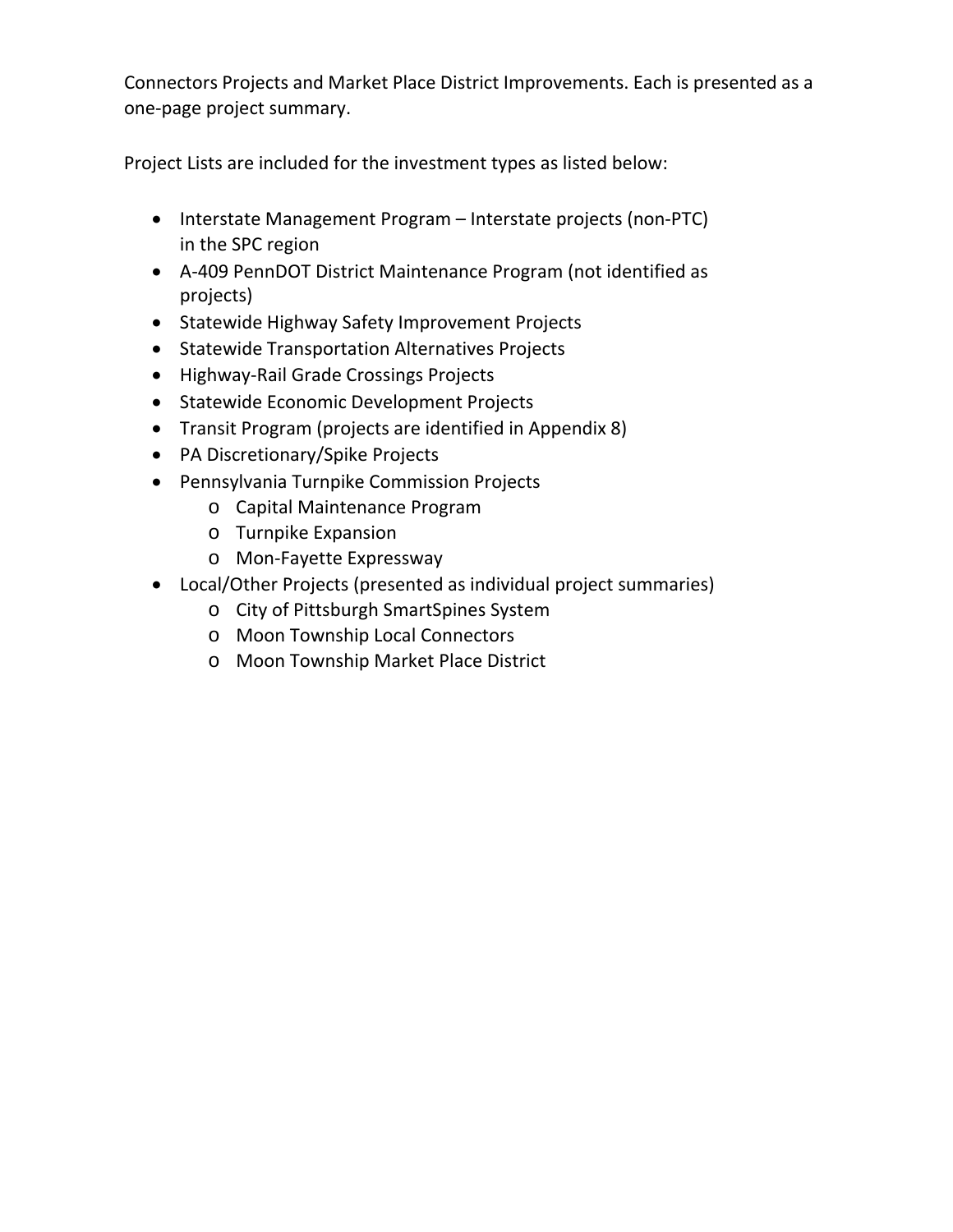# Interstate Management Program

The PennDOT Interstate Management Program is a stand-alone state program reported through the State TIP. The PennDOT Program Center in Harrisburg manages the interstate project selection processes and provides program information to MPOs/RPOs for inclusion in planning agency TIPs for public information. The SPC TIP identifies interstate projects from this region for planning purposes and for public review.

| <b>MPMS</b> | <b>Project Title</b>                           | <b>County</b> | 2023       | 2024       | 2025       | 2026       | 2023 TIP Total |
|-------------|------------------------------------------------|---------------|------------|------------|------------|------------|----------------|
| 81931       | I-79, Campbell's Run to Moon Run               | Allegheny     | 5,575,000  | 5,000,000  | 5,000,000  | 5,539,024  | 21,114,024     |
| 91565       | I-79, Moon Run to Neville Island               | Allegheny     | 10,000,000 | 10,000,000 | 10,000,000 | 12,069,989 | 42,069,989     |
| 94812       | I-79, Neville Island to I-279                  | Allegheny     | 10,500,000 |            |            |            | 10,500,000     |
| 104325      | I-79/Alpine Road- Bridgeville                  | Allegheny     | 0          | 50,000,000 | 50,000,000 | 50,000,000 | 150,000,000    |
| 74454       | I-376, Boyce Road to I-79                      | Allegheny     | 500,000    | 7,430,000  | 0          | 0          | 7,930,000      |
| 87767       | I-376, Edgewood to Churchill                   | Allegheny     | 550,000    | 10,000,000 | 10,000,000 | 15,805,000 | 36,355,000     |
| 87778       | I-376, Churchill to Monroeville                | Allegheny     | 11,000,000 | 10,000,000 | 20,000,000 | 33,200,000 | 74,200,000     |
| 97027       | I-376 Carnegie Interchange                     | Allegheny     | 1,750,000  | 500,000    | 26,060,900 | 25,000,000 | 53,310,900     |
| 97029       | I-376 Greentree Interchange                    | Allegheny     | 2,050,000  | 1,750,000  | 17,060,900 | 16,000,000 | 36,860,900     |
| 99874       | I-376 Parkway East Corridor<br>Transp Ph 2     | Allegheny     | 0          | 0          | 12,903,000 | 42,097,000 | 55,000,000     |
| 105438      | I-376, Commercial Street Bridge                | Allegheny     | 85,879,000 | 31,501,000 | 0          | 5,000,000  | 122,380,000    |
| 113362      | <b>Frazier Street Bridge</b>                   | Allegheny     | 1,500,000  | 0          | 4,500,000  | 6,500,000  | 12,500,000     |
| 117387      | I-376. ITS Installation - Beaver<br>County - 2 | <b>Beaver</b> | 1,500,000  | 1,500,000  | 0          | 0          | 3,000,000      |
| 106274      | I-79 Southern Section<br>Reconstruction        | <b>Butler</b> | 1,000,000  | 4,502,000  | 5,627,500  | 4,898,200  | 16,027,700     |
| 87757       | I-79, Butler County to Mercer                  | Lawrence      | 6,360,000  | 6,320,000  | 0          | 0          | 12,680,000     |
| 109284      | I-376, SR 224 to Turnpike                      | Lawrence      | 900,000    | 6,725,000  | 0          | 0          | 7,625,000      |
| 75945       | I-70 over 3009 Reconstruction &<br>Realignment | Washington    | 0          | 0          | 0          | 5,627,544  | 5,627,544      |

#### **Interstate Management Program: SPC Region**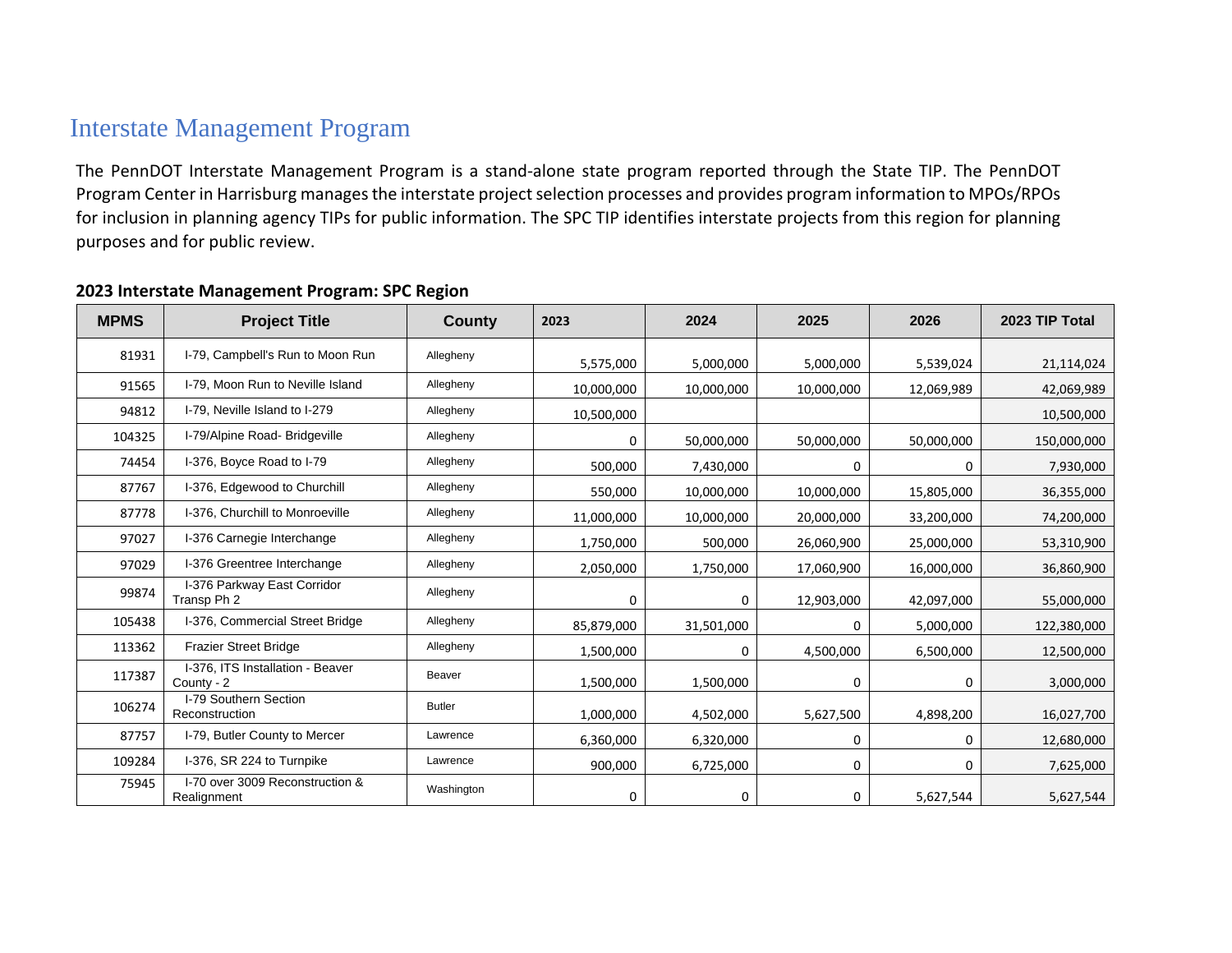| 106919                                    | I-70 Belle Vernon Bridge to<br>Bentlevville | Washington   | 3,960,000   | 3,000,000   | 3,000,000   | 4,051,500   | 14,011,500  |
|-------------------------------------------|---------------------------------------------|--------------|-------------|-------------|-------------|-------------|-------------|
| 75978                                     | I-70 @ PA 51 Interchange                    | Westmoreland | 24,804,500  | 32,426,300  | 25,000,000  | 30,000,000  | 112,230,800 |
| 109287                                    | I-70 Arnold City Interchange                | Westmoreland | 18,622,250  | 15,000,000  | 15,000,000  | 20,000,000  | 68,622,250  |
| Interstate Program for SPC Region - Total |                                             |              | 180,875,750 | 190,654,300 | 199,152,300 | 270,249,233 | 840,931,583 |

### Statewide Transportation Alternatives Set-Aside Program

PennDOT is allocating \$55 million for its latest statewide funding round for projects that build pedestrian and bicycle facilities, improve access to public transportation, create safe routes to school, preserve historic transportation structures, provide environmental mitigation, and create trail projects that serve a transportation purpose, while promoting safety and mobility.

Two carryover statewide TA projects from previous TIPs are included in the 2023 TIP.

| <b>MPMS</b> | <b>Project Title</b>                        | County    | 2023    | 2024    | 2025 | 2026 | 2023 TIP Total |
|-------------|---------------------------------------------|-----------|---------|---------|------|------|----------------|
| 111408      | Critical Sidewalk Gap TAP                   | Allegheny | 580,000 | 400,000 |      |      | 980,000        |
| 111422      | Pittsburgh SRTS Coordinator TAP             | Allegheny | 220,000 |         |      |      | 220,000        |
|             | State TA Projects in the SPC Region - Total |           | 800,000 | 400.000 |      |      | 1,100,000      |

Currently, there are also five additional projects that have been selected in April of 2022 to received funding from the Statewide Transportation Alternatives Set-Aside Program that have not yet been programmed on the 2023 Draft TIP. These projects are listed below:

• Allegheny County, Port Authority of Allegheny County: \$960,000 for Route 837 improvements including improved bus stops, added pads, and installed rider shelters.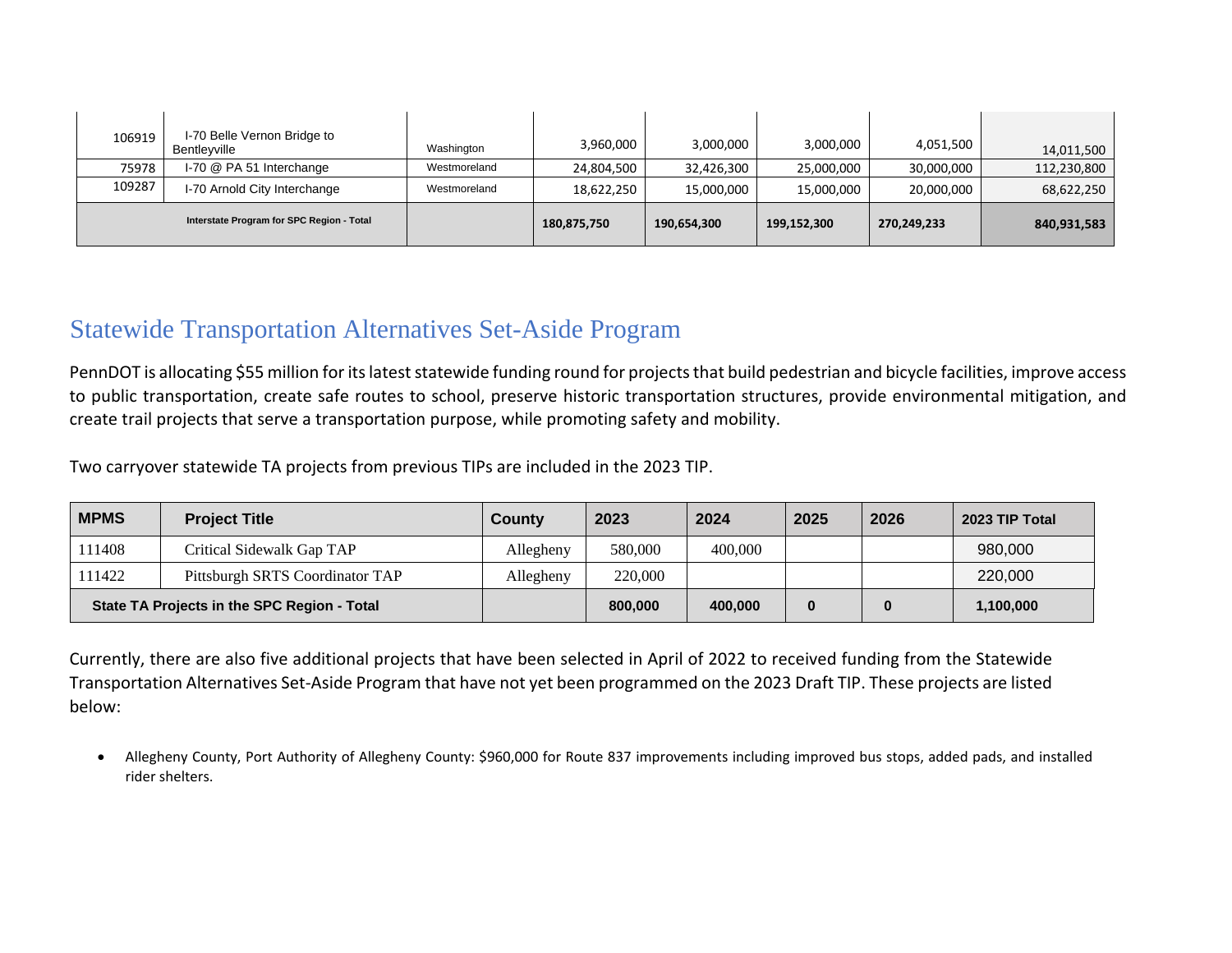- Butler County, Buffalo Township: \$750,000 to stabilize the stream bank and improve safety at the edge of the Butler-Freeport Community Trail and remove the gravel bar in Little Buffalo Creek.
- Lawrence County, Union Township: \$270,000 to install sidewalks and safety improvements on Bluff Street (from Boroline Street to West Division Street), Spring Street (from Smithfield Street to Bluff Street), Smithfield Street (from Boroline Street to West Division Street), Walter Street, Magee Street, West Division Street (from Smithfield Street to Bluff Street), and Boroline Street (from Smithfield Street to Bluff Street).
- Washington County: \$900,000 to rehabilitate a pre-Civil War-era railroad tunnel along the abandoned CSX rail line in Buffalo Township.
- Westmoreland County, City of Jeannette: \$800,000 to install sidewalks along Lowry Ave to improve pedestrian safety.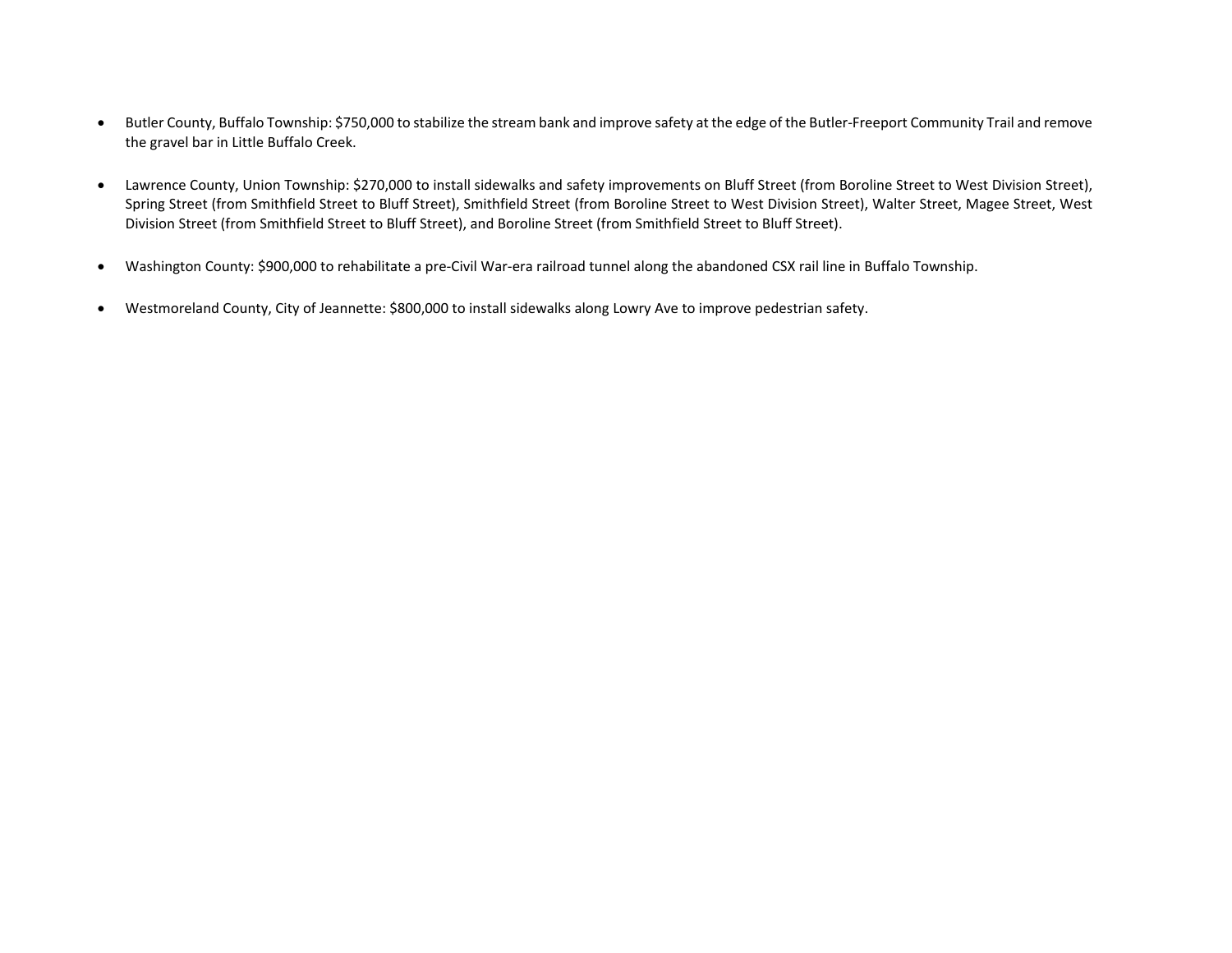### Statewide Highway Safety Improvement Program

The purpose of the Statewide Highway Safety Improvement Program (sHSIP) is to achieve a significant reduction of traffic fatalities and serious injuries on all public roads. Projects were selected based upon a combination of factors including benefit/cost analysis, Highway Safety Manual analysis, fatal and injury crashes, application of systematic improvements, improvement on local roads, and deliverability.

Eleven projects were selected for the 2023-2026 TIP and are programmed in the SPC TIP project listings under their respective County and Project #. Statewide HSIP projects for 2025 and 2026 will be selected in the next TIP Update cycle.

#### Statewide Highway Safety Improvement Program: SPC Region

| <b>MPMS</b>                                   | <b>Project Title</b>               | <b>County</b> | 2023        | 2024        | 2025     | 2026     | 2023 TIP Total |
|-----------------------------------------------|------------------------------------|---------------|-------------|-------------|----------|----------|----------------|
| 106773                                        | Liberty Ave                        | Allegheny     | 1,330,000   | 2,000,000   |          |          | 3,330,000      |
| 117911                                        | Wrong Way Detection System         | Allegheny     |             | 2,250,000   |          |          | 2,250,000      |
| 117907                                        | SR 85/SR 2001 Intersection ITS     | Armstrong     | 200,000     |             |          |          | 200,000        |
| 110783                                        | 10-2 SR 3021 Corridor Improvements | Butler        | 2,000,000   | 4,500,000   |          |          | 6,500,000      |
| 117903                                        | SR 8/SR 4010 Intersection ITS      | Butler        | 200,000     |             |          |          | 200,000        |
| 117905                                        | SR 4010/Harmony Intersection ITS   | Butler        | 200,000     |             |          |          | 200,000        |
| 118000                                        | PA 201/PA 217 Flashing Beacon      | Fayette       | 350,000     |             |          |          | 350,000        |
| 118001                                        | D12 Intersection Warning Signs     | Fayette       | 300,000     |             |          |          | 300,000        |
| 118002                                        | US 40/PA 400 Turn Lane Upgrades    | Fayette       | 800,000     |             |          |          | 800,000        |
| 118003                                        | PA 18/PA 21 Safety Improvements    | Greene        | 1,500,000   | 1,000,000   |          |          | 2,500,000      |
| 117909                                        | SR 422/SR 403 Intersection ITS     | Indiana       | 200,000     |             |          |          | 200,000        |
| State HSIP Projects in the SPC Region - Total |                                    |               | \$7,080,000 | \$8,500,000 | $\bf{0}$ | $\bf{0}$ | \$15,580,000   |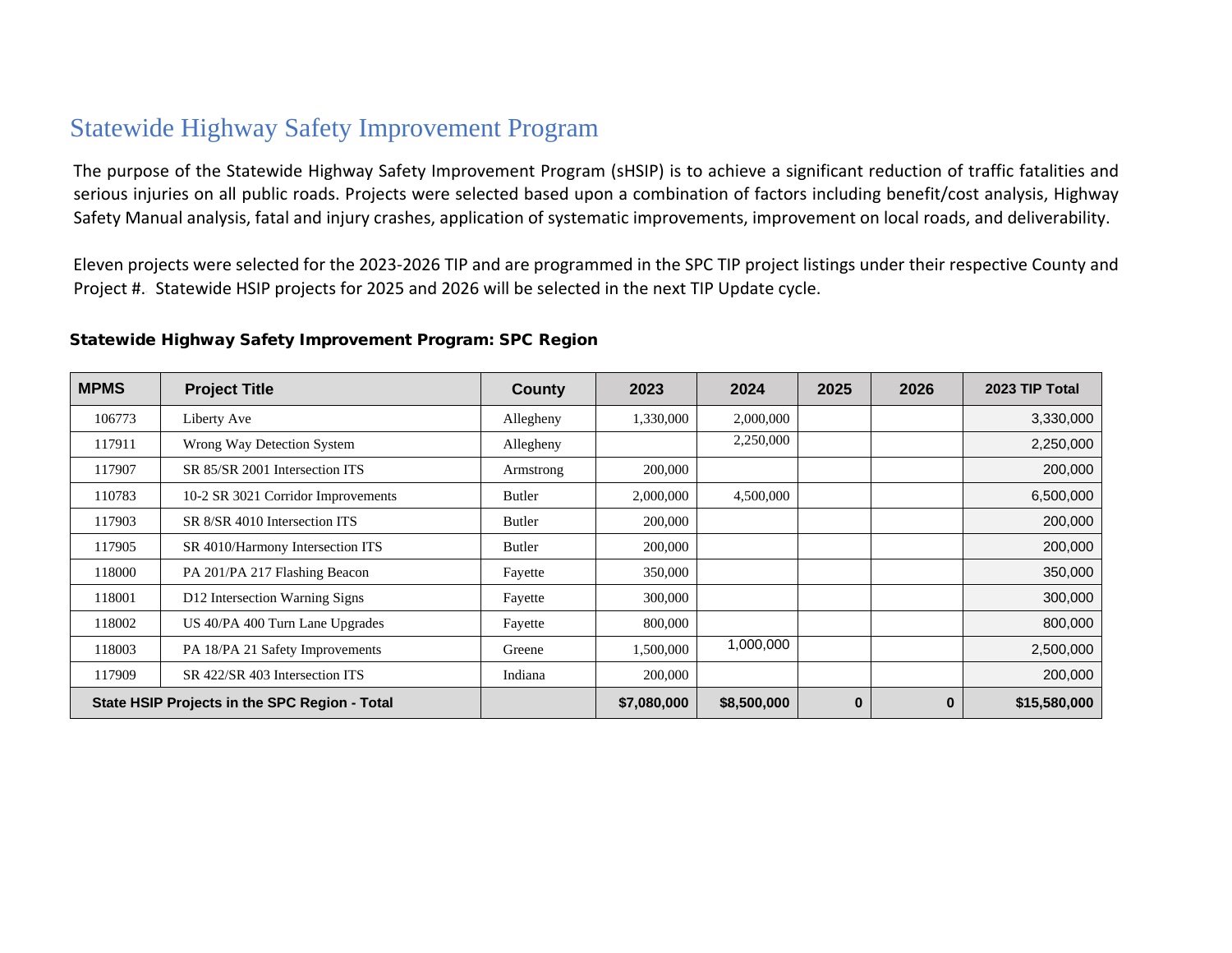# Highway-Rail Grade Crossings Program

Highway-railroad grade crossings are intersections where a highway crosses a railroad at-grade. To avoid collisions, warning/control devices are required at grade crossings just like intersecting roads need stop signs or traffic signals. Active Grade Crossings have active warning and control devices such as bells, flashing lights, and gates, in addition to passive warning devices such as crossbucks (the familiar x-shaped signs that mean yield to the train), yield or stop signs and pavement markings.

Eight projects were selected for the 2023-2026 TIP and are included in Appendix 6: Highway Program Project Listings under their respective County and Project #.

| <b>MPMS</b> | <b>Project Title</b>                         | <b>County</b> | 2023      | 2024    | 2025      | 2026      | 202 TIP Total |
|-------------|----------------------------------------------|---------------|-----------|---------|-----------|-----------|---------------|
| 110768      | <b>Evans City Corridor Crossings</b>         | <b>Butler</b> |           |         | 250,000   | 250,000   | 500,000       |
| 110766      | Maple Avenue Crossing                        | <b>Butler</b> | 275,000   |         |           |           | 275,000       |
| 109385      | <b>Slippery Rock Group Crossings</b>         | <b>Butler</b> |           |         | 350,000   | 200,000   | 550,000       |
| 105574      | Zelienople Railroad Corridor                 | <b>Butler</b> |           |         | 300,000   | 282,851   | 582,851       |
| 105582      | <b>Olson Road Crossing</b>                   | Indiana       |           |         |           | 150,000   | 150,000       |
| 114584      | Charleroi Corridor RRX                       | Washington    |           |         |           | 400,000   | 400,000       |
| 118280      | West Brownsville RRX Corridor                | Washington    |           |         |           | 200,000   | 200,000       |
| 113267      | New Kensington Corridor                      | Westmoreland  | 800,000   | 600,000 | 600,000   | 600,000   | 2,400,000     |
|             | State RRX Projects in the SPC Region - Total |               | 1,075,000 | 600,000 | 1,500,000 | 2,082,851 | 5,257,851     |

#### Statewide Highway-Rail Grade Crossing Program: SPC Region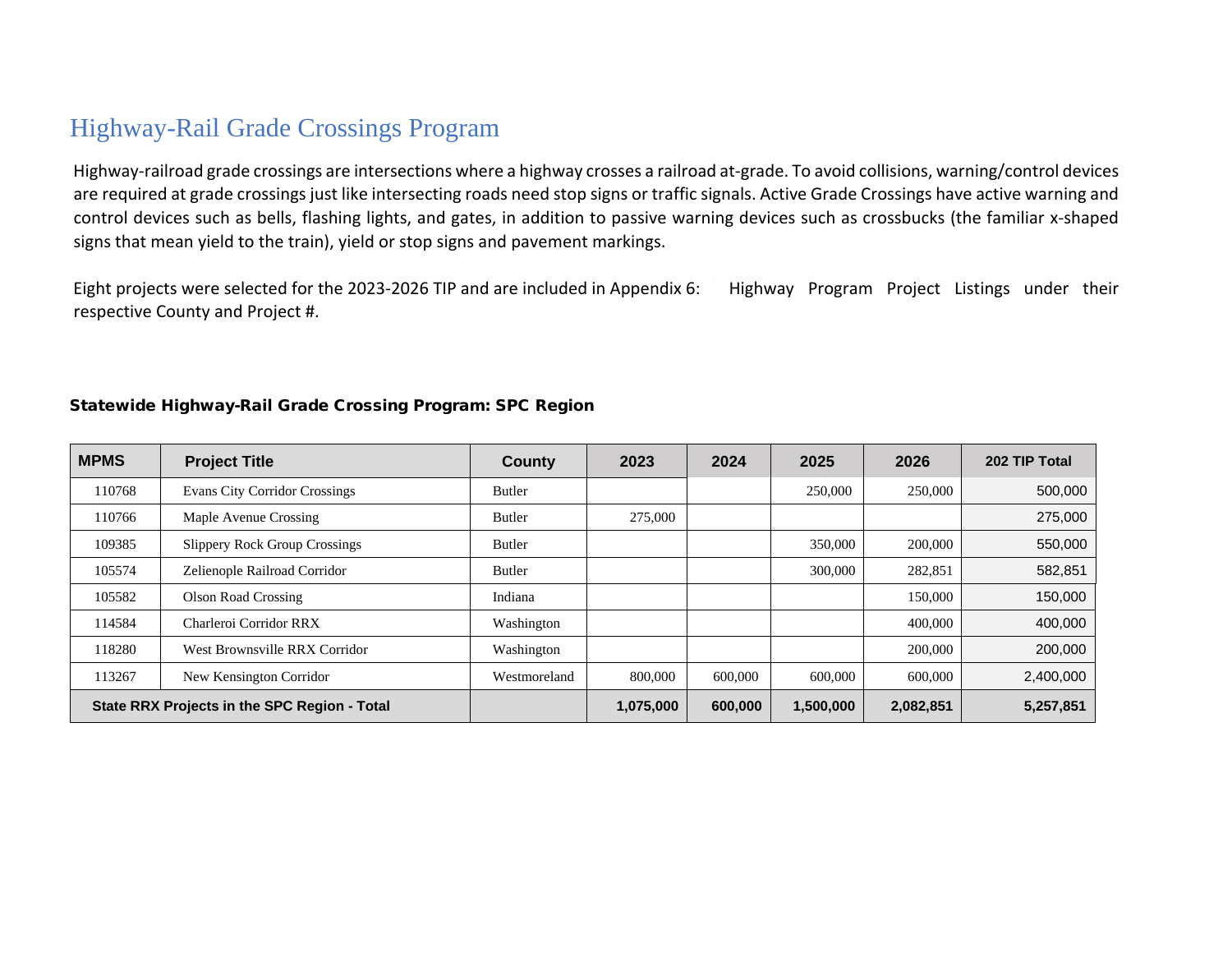### Statewide Transportation Infrastructure Investment Fund Program

The Transportation Infrastructure Investment Fund reserves \$25M per year statewide in state funds for transportation improvements associated with economic development opportunities. Decisions on how to utilize this funding is at the discretion of the Secretary of Transportation in consultation with the Governor.

Four economic development projects were selected for the 2023-2026 TIP and are included in the Appendix 6 Highway Program Project Listings under their respective County and Project #.

#### Statewide Economic Development Projects: SPC Region

| <b>MPMS</b> | <b>Project Title</b>                                  | County    | 2023      | 2024    | 2025      | 2026      | 2023 TIP Total |
|-------------|-------------------------------------------------------|-----------|-----------|---------|-----------|-----------|----------------|
| 98125       | <b>Bates Street Improvement</b>                       | Allegheny | 1,000,000 |         |           |           | 1,000,000      |
| 102661      | Aliquippa East End Gateway Ph. 1                      | Beaver    | 700,000   | 795,000 | 2.500,000 | 2,580,000 | 6,575,000      |
| 112022      | Monaca Gateway MTF-TIIF Smart                         | Beaver    | 2,000,000 |         |           |           | 2,000,000      |
| 111796      | Indian Springs Road/Rustic Lodge Road Intersection    | Indiana   | 1,484,744 |         |           |           | 1,484,744      |
|             | State Economic Development Projects, SPC Region Total |           | 5,184,744 | 795,000 | 2,500,000 | 2,580,000 | 11,059,744     |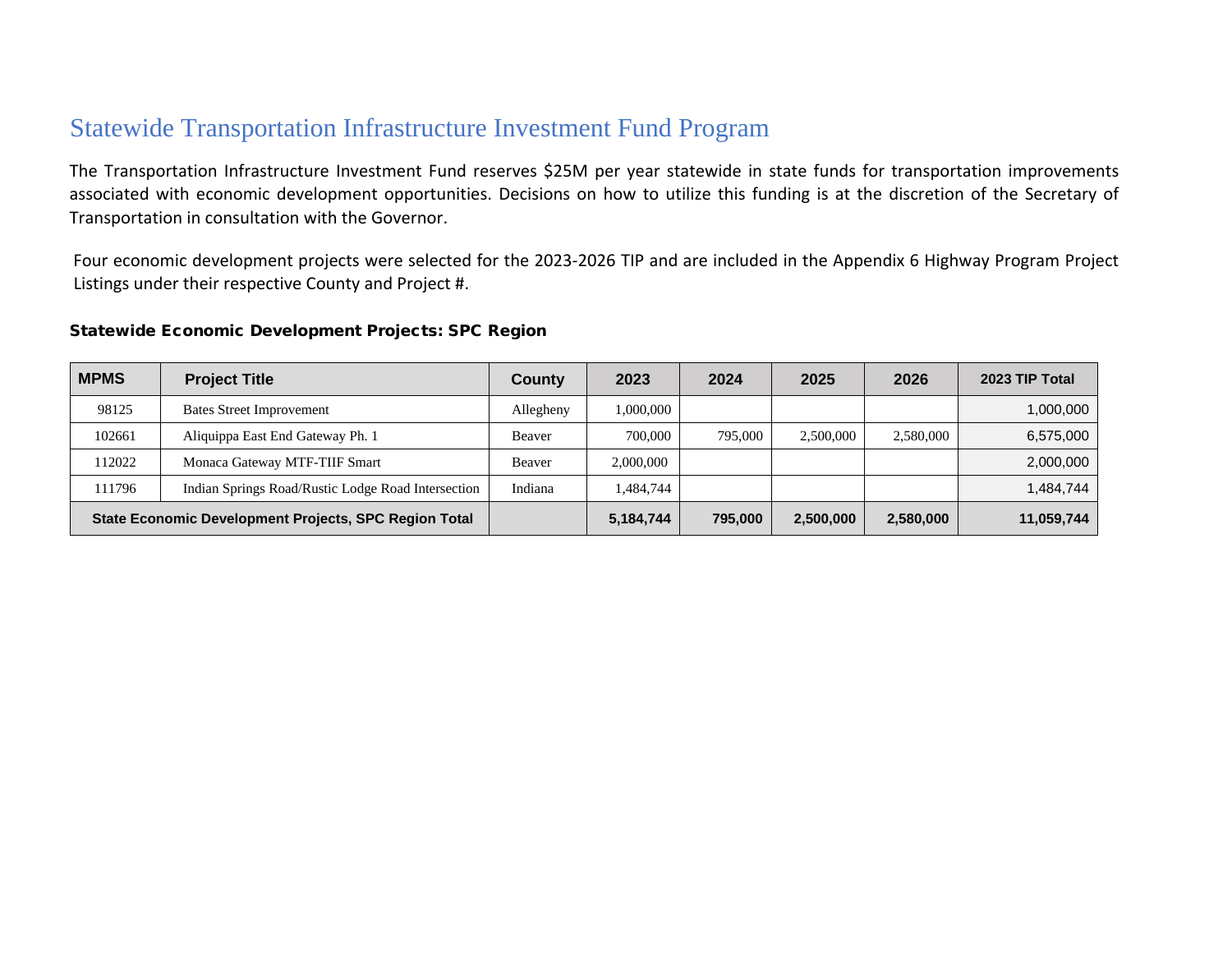### PA Discretionary Spike Programs

The Secretary's Discretionary Program, commonly known as the "Spike Program," is funded with a combination of set-asides from federal and state highway and bridge funds. The Secretary makes project selection decisions, but selected projects are managed through the region's TIP program and Interstate Management Program. Eight projects were provided with Spike Funds in the 2023-2026 TIP cycle: seven through the STP Spike Program and eight through the State Highway Spike Program.

#### PA Discretionary Funding – STP Spike Program: SPC Region

| <b>MPMS</b>              | <b>Project Title</b>                      | County        | 2023      | 2024       | 2025       | 2026       | 2023 TIP Total |
|--------------------------|-------------------------------------------|---------------|-----------|------------|------------|------------|----------------|
| 115277                   | Western Regional TMC Upgrade              | Allegheny     | 175,000   |            |            |            | 175,000        |
| 27225                    | I-376 Ramp to SR-48                       | Allegheny     | 225,000   | 225,000    |            |            | 450,000        |
| 85574                    | Margaret Road Intersection                | Armstrong     |           | 6,453,000  | 11,479,407 | 6,828,793  | 24,761,200     |
| 113607                   | I-376 ITS Installation                    | Beaver        | 500,000   | 500,000    |            |            | 1,000,000      |
| 116661                   | I-79 Seneca Ramps - TSMO                  | <b>Butler</b> |           | 350,000    |            |            | 350,000        |
| 24471                    | Co#24 Kelly Bridge                        | <b>Butler</b> | 873,000   | 1,127,000  |            |            | 2,000,000      |
| 112595                   | Co#73 Greene County Bridge                | Greene        | 185,000   |            |            |            | 185,000        |
| 86225                    | Co#75 Greene County Bridge                | Greene        | 300,000   | 1,100,000  |            |            | 1,400,000      |
| 115214                   | D12 I-70 Cameras Exit 39-43               | Washington    |           |            |            | 130,000    | 130,000        |
| 115218                   | D12 I-70 Fiber Installation-1             | Washington    |           |            |            | 110,000    | 110,000        |
| 115220                   | D <sub>12</sub> I-70 Fiber Installation-2 | Washington    |           |            |            | 110,000    | 110,000        |
| 117516                   | I-70 Fiber Installation - 0404-0434       | Westmoreland  |           | 401,048    |            |            | 401,048        |
| 117519                   | I-70 Fiber Installation - 0474-0494       | Westmoreland  |           | 294,580    |            |            | 294,580        |
| 117520                   | I-70 Fiber Installation - 0554-0570       | Westmoreland  |           | 223,936    |            |            | 223,936        |
| 108140                   | LVTIP: Pleasant Unity to Airport          | Westmoreland  |           |            | 9,000,000  | 13,511,207 | 22,511,207     |
| sSTP Spike Program Total |                                           |               | 2,258,000 | 10,674,564 | 20,479,407 | 20,690,000 | 54,101,971     |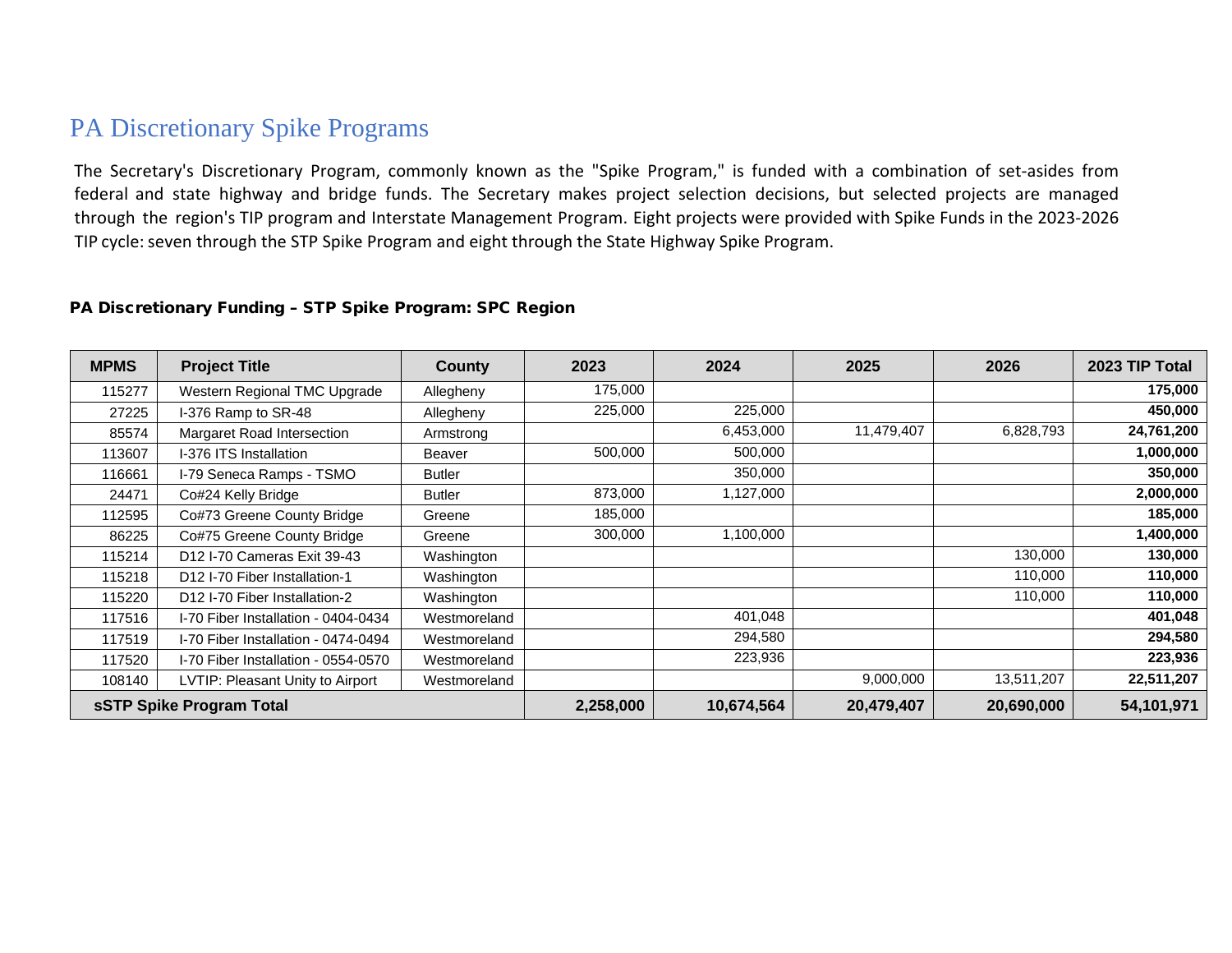# Pennsylvania Turnpike Commission Projects

The Pennsylvania Turnpike Commission (PTC) manages a capital maintenance program that includes projects on the I-76 Turnpike Mainline within the SPC region. The PTC makes additional investments in expanding and improving the Turnpike Mainline as well as adding new toll facilities such as the next phases of the Mon-Fayette Expressway. Single-page summaries are provided for active sections of the Mon-Fayette Expressway Project.

| Program | <b>Program Category</b>                    | Route | Project      | <b>Project Description</b>            | FY 2023      | FY 2024      | FY 2025      | FY 2026      | <b>TOTAL TIP Years</b> |
|---------|--------------------------------------------|-------|--------------|---------------------------------------|--------------|--------------|--------------|--------------|------------------------|
| Highway | Roadway/Safety                             | 376   | B-020.00R001 | MP B20-B26 Concrete Repair            | \$128,750    | \$1,368,561  | \$7,113,653  | \$5,199,851  | \$13,810,815           |
| Highway | Roadway/Safety                             | 376   | B-031.00R001 | MP B31.09-B26 Concrete Repair         | \$0          | \$0          | \$136,591    | \$1,451,906  | \$1,588,497            |
| Highway | Roadway/Safety                             | 66    | G-007.10R001 | MP G7.10 Asphalt Resurfacing          | \$0          | \$0          | \$218,545    | \$2,954,461  | \$3,173,006            |
| Highway | Roadway/Safety                             | 43    | M-000.00R002 | MP M0-M7.8 Concrete Repair            | \$128,750    | \$1,368,561  | \$6,195,762  | \$1,536,320  | \$9,229,393            |
| Highway | Roadway/Safety                             | 43    | M-013.00R001 | MP M13-M30 Surface Grinding           | \$0          | \$0          | \$136,591    | \$1,451,906  | \$1,588,497            |
| Highway | Roadway/Safety                             | 43    | M-039.00R001 | MP M39-M44 Asphalt Resurfacing        | \$1,328,700  | \$7,797,615  | \$0          | \$0          | \$9,126,315            |
| Highway | Roadway/Safety                             | 43    | M-044.00R001 | MP M44-M53 Concrete Repair            | \$128,750    | \$1,368,561  | \$4,589,453  | \$2,701,221  | \$8,787,985            |
| Highway | Roadway/Safety                             | 76    | T-001.43R002 | MP 1.43 Auxiliary Truck Parking       | \$231,750    | \$0          | \$0          | \$0          | \$231,750              |
| Highway | Roadway/Safety                             | 76    | T-028.47R001 | MP 28.47 Concrete Repair              | \$257,500    | \$1,056,656  | \$0          | \$0          | \$1,314,156            |
| Highway | Roadway/Safety                             | 76    | T-031.00R002 | MP 31-39.6 Asphalt Resurfacing        | \$1,328,700  | \$15,266,351 | \$0          | \$0          | \$16,595,051           |
| Highway | Roadway/Safety                             | 76    | T-047.00R002 | MP 47-56 Asphalt Resurfacing          | \$12,257,000 | \$0          | \$0          | \$0          | \$12,257,000           |
| Highway | Roadway/Safety                             | 76    | T-067.00R002 | MP 67-75 Micro-Surfacing              | \$0          | \$0          | \$0          | \$0          | \$0                    |
| Highway | Roadway/Safety                             | 76    | T-075.39R001 | MP 75.39 Asphalt Resurfacing          | \$2,163,000  | \$0          | \$0          | \$0          | \$2,163,000            |
| Highway | Roadway/Safety                             | 76    | T-094.00R002 | MP 94-99 Asphalt Resurfacing          | \$7,570,500  | \$0          | \$0          | \$0          | \$7,570,500            |
| Highway | Roadway/Safety                             | 76    | T-099.00R002 | MP 99-102 Asphalt Resurfacing         | \$128,750    | \$238,703    | \$0          | \$0          | \$367,453              |
| Highway | Bridge, Tunnels &<br>Misc Structure        | 76    | T-013.21S001 | MP 13.21 Bridge Replacement           | \$103,000    | \$1,273,080  | \$16,718,723 | \$44,007,934 | \$62,102,737           |
| Highway | Bridge, Tunnels &<br>Misc Structure        | 76    | T-067.05S001 | MP 67.05 B-458/WB-512 Bridge<br>Rehab | \$103,000    | \$0          | \$0          | \$0          | \$103,000              |
| Highway | Bridge, Tunnels &<br><b>Misc Structure</b> | 76    | T-087.16S001 | MP 87-95 Bridge Painting              | \$128,750    | \$0          | \$0          | \$0          | \$128,750              |
| Highway | Total<br>Reconstruction                    | 76    | T-028.45T001 | MP 28-31 Total Reconstruction         | \$8,937,363  | \$0          | \$0          | \$0          | \$8,937,363            |
| Highway | Total<br>Reconstruction                    | 76    | T-049.00T001 | MP 49-53 Total Reconstruction         | \$2,060,000  | \$2,121,800  | \$2,185,454  | \$2,251,018  | \$8,618,272            |

#### PTC Capital Maintenance Program for Draft TIP Years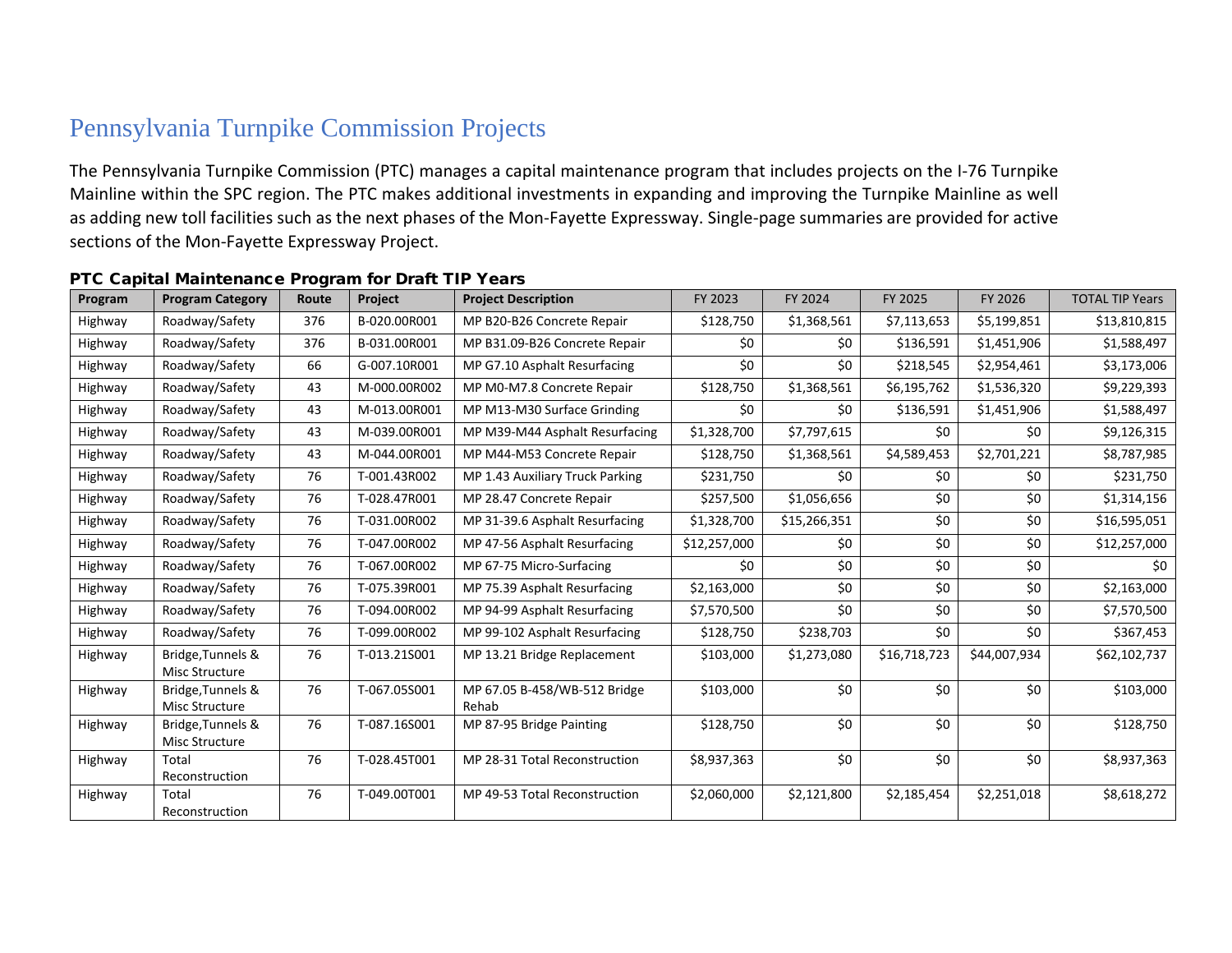| Program     | <b>Program Category</b>  | Route | <b>Project</b> | <b>Project Description</b>    | FY 2023      | FY 2024      | FY 2025      | FY 2026      | <b>TOTAL TIP Years</b> |
|-------------|--------------------------|-------|----------------|-------------------------------|--------------|--------------|--------------|--------------|------------------------|
| Highway     | Total                    | 76    | T-053.00T001   | MP 53-57 Total Reconstruction | \$1,030,000  | \$3,182,700  | \$3,278,181  | \$3,376,526  | \$10,867,407           |
|             | Reconstruction           |       |                |                               |              |              |              |              |                        |
| Highway     | Total                    | 76    | T-057.00T001   | MP 57-68 Total Reconstruction | \$1,030,000  | \$3,182,700  | \$3,278,181  | \$3,376,526  | \$10,867,407           |
|             | Reconstruction           |       |                |                               |              |              |              |              |                        |
| <b>FEMO</b> | <b>Facilities Design</b> | 76    | T-063.22F003   | New Harrison City Maintenance | \$1,442,000  | \$424,360    | \$10,927,270 | \$14.631.615 | \$27,425,245           |
|             |                          |       |                | Facility                      |              |              |              |              |                        |
|             |                          |       |                | TOTAL                         | \$40,486,263 | \$38,649,648 | \$54,778,404 | \$82,939,284 | \$216,853,599          |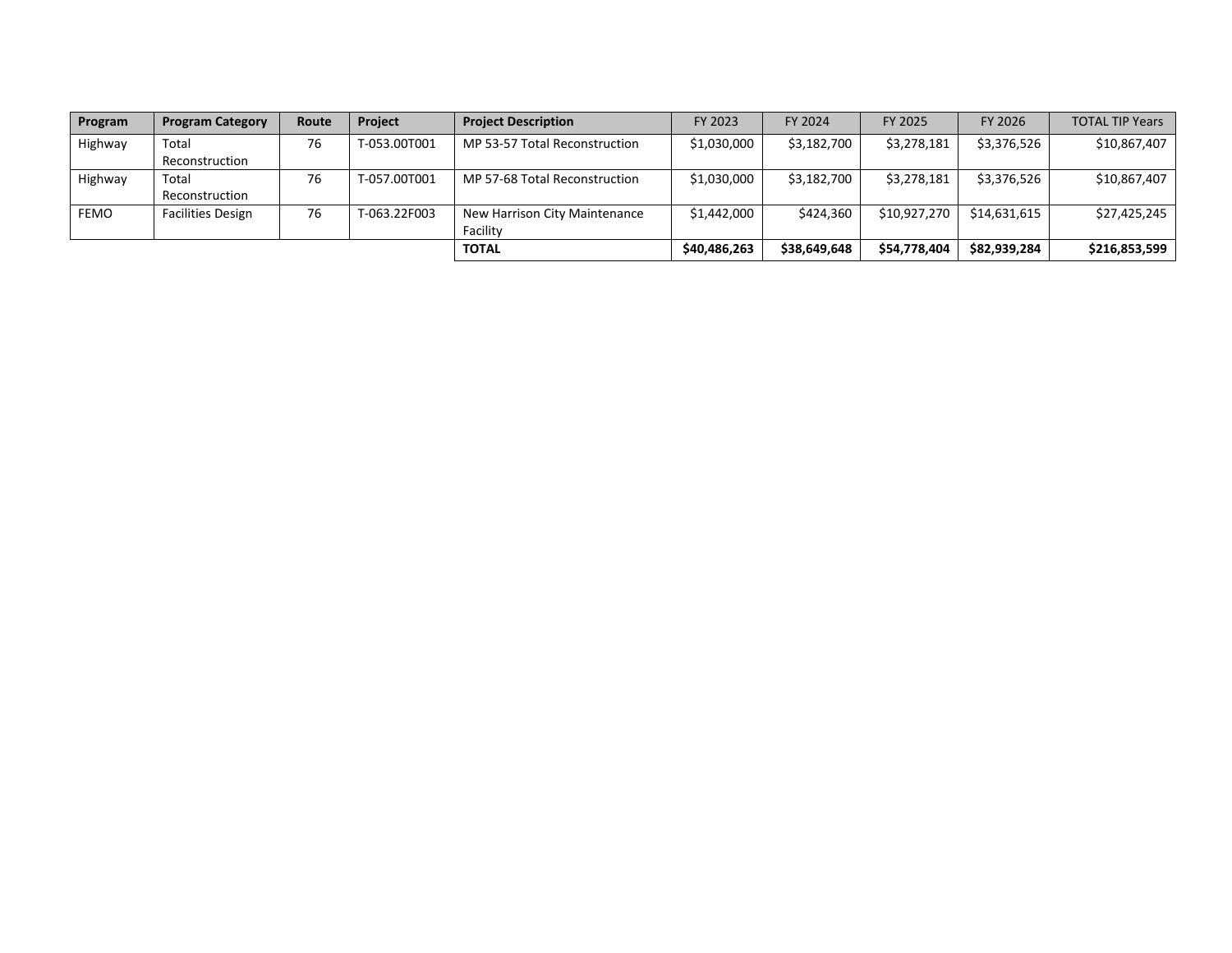#### Mon-Fayette Expressway: SR-51 to I-376



**County:** Allegheny **Municipalities:** South Fayette, Robinson, Cecil, Mt Pleasant **Improvement:**Toll-Road Expansion **Route Number:** PA-576 (toll) **Project Sponsor:** Pennsylvania Turnpike Commission (PTC) **Air Quality Status:** New Capacity **Project Schedule:** Project will be constructed in three sections, beginning with SR-51 to SR-837, then I-376 to SR- 30 and finally from SR-30 to SR-837, including a new bridge over the Monongahela River.

| <b>Estimated Funding for TIP Program Years:</b> | \$543 Million (ROW/Utility/Con Phases) |
|-------------------------------------------------|----------------------------------------|
| <b>Estimated Total Project Cost:</b>            | \$2.16 Billion                         |

**Project Description:** Construction of a new four-lane, limited access, tolled expressway from SR-51 to I-376. Project design began in 2017 for all three project sections. During the TIP period construction will be advanced only on the southernmost section from Route 51 to Route 837. The bulk of activity through 2024 will be design, right-of-way and utility work. Construction should be completed by 2030 at a total cost of \$742 million for the initial construction phase (51 to 837). A new Mon River Bridge and northern section connecting to the Parkway East (I-376) are envisioned through about 2036. The estimated total project cost is \$2,161,000,000 (Year of Expenditure). The project is funded on a cash basis using Oil Franchise Tax revenues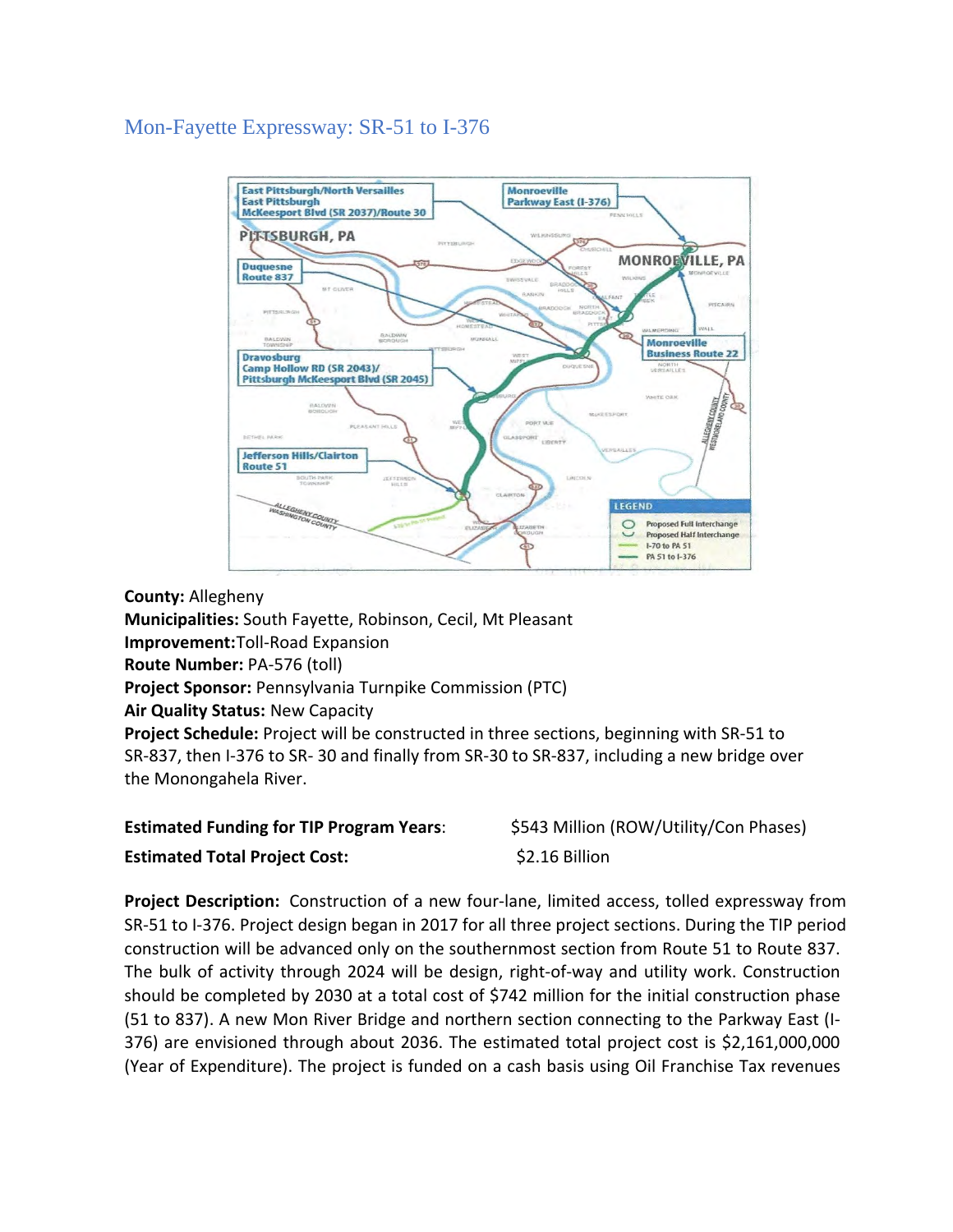from PA Act 89 of 2013 that are dedicated to Pennsylvania's Toll Road Expansion Program established in PA Act 26 of 1991.

# Other Projects (Other Discretionary/Local/Private Funding)

These projects are initiated by municipalities and/or other development agencies to support local development initiatives or other local improvements; the funding can be up to 100% local – some may come from private sources. This is separate from local funding provided as a required match to federal funds on many types of federal projects.

Other Projects are identified on a case-by-case basis. They often include local development initiatives; project elements supported with extra local funding or private funding, or expressed intentions to seek additional sources federal or state funding to complete an overall funding package. These can include projects funded through federal discretionary programs such as TIGER/BUILD and the FTA Small Starts Program. Some are associated with projects already on the TIP.

The current list includes:

- Pittsburgh's SmartSpines Systems Project
- Moon Township Local Connectors Projects
- Moon Township Market Place District Improvements

Each is presented as a one-page project summary.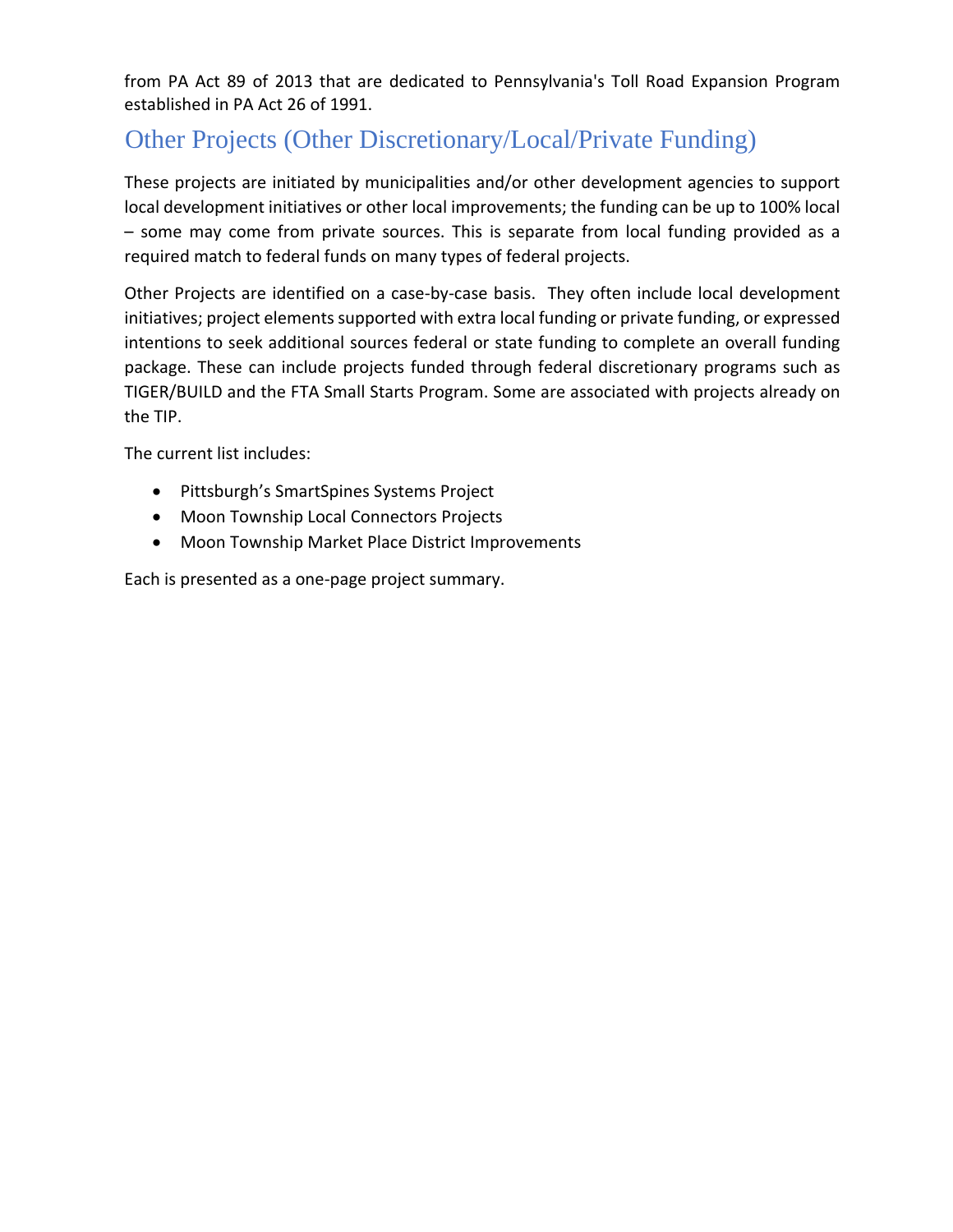#### City of Pittsburgh Smart Spines System



**County:** Allegheny **Municipality:** City of Pittsburgh **Improvement:** Congestion Relief/Safety **Project Type:** Intersection Improvements Air Quality Status: Significant **Project Schedule:** Anticipated funding expenditure in federal fiscal year 2023.

#### **Funding for TIP Program Years (2023-2025):** \$21.7 Million **Estimated Total Project Cost:** \$25.1 Million

**Project Description:** The project includes improvements to approximately 126 intersections along 8 corridors in the City of Pittsburgh. Improvements include new signals, addition of vehicular/pedestrian detection, audible pedestrian signals, countdown pedestrian signals and accessible ramps, and upgraded communications. The project also includes Downtown IT improvements; installation of an Ethernet radio system and a Vehicle Dedicated Short Range Communication (DSRC) system; and integration with clever devices.

The City of Pittsburgh is the project sponsor. The City has received federal grants through the Advanced Transportation and Congestion Management Technologies Deployment (ATCMTD) program as well as state-provided funding through the Green--Light-GO program. The City is also providing local match funds.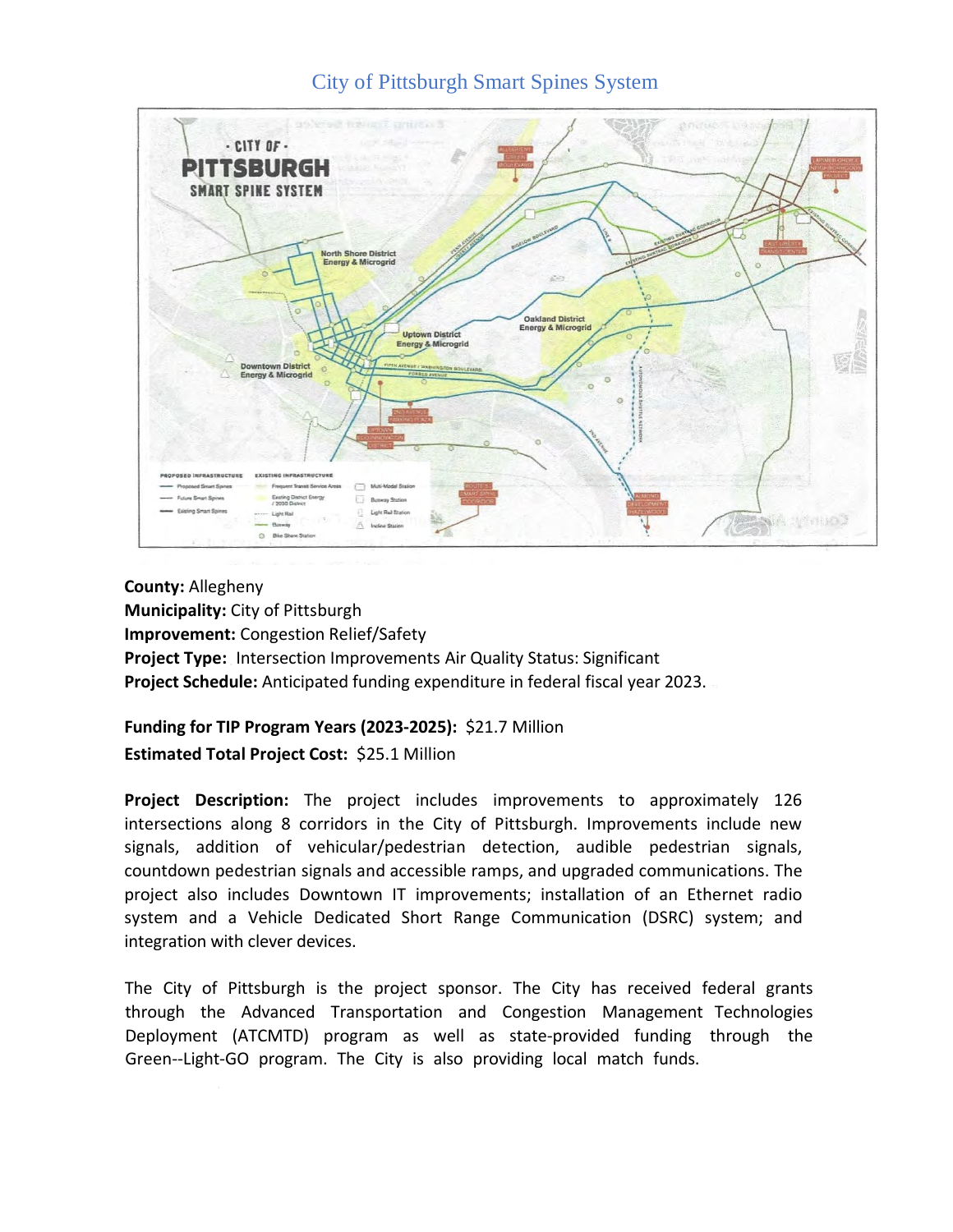### Moon Township – I-376 Business Loop Frontage Road and Improvements:

#### Moon-Clinton Road to Thorn Run Road

**Stevenson Mill Connector (project ID 111516) and Rouser Road Connector (project ID 111517)**



Footnote: Additional offsite improvements are identified in project ID 114214.

**County:** Allegheny **Municipality:** Moon Township **Location:** parallel to I-376 Business Loop **Improvement:** New frontage road: new construction (connectors) and reconstruction of existing local roadways **Project Sponsor:** Moon Transportation Authority

**Project Cost and Schedule:** \$516,000 in 2023 and \$15,534,000 in 2024. **Total Cost**: \$16,050,000. Initial design work is ongoing/has already been funded/ completed.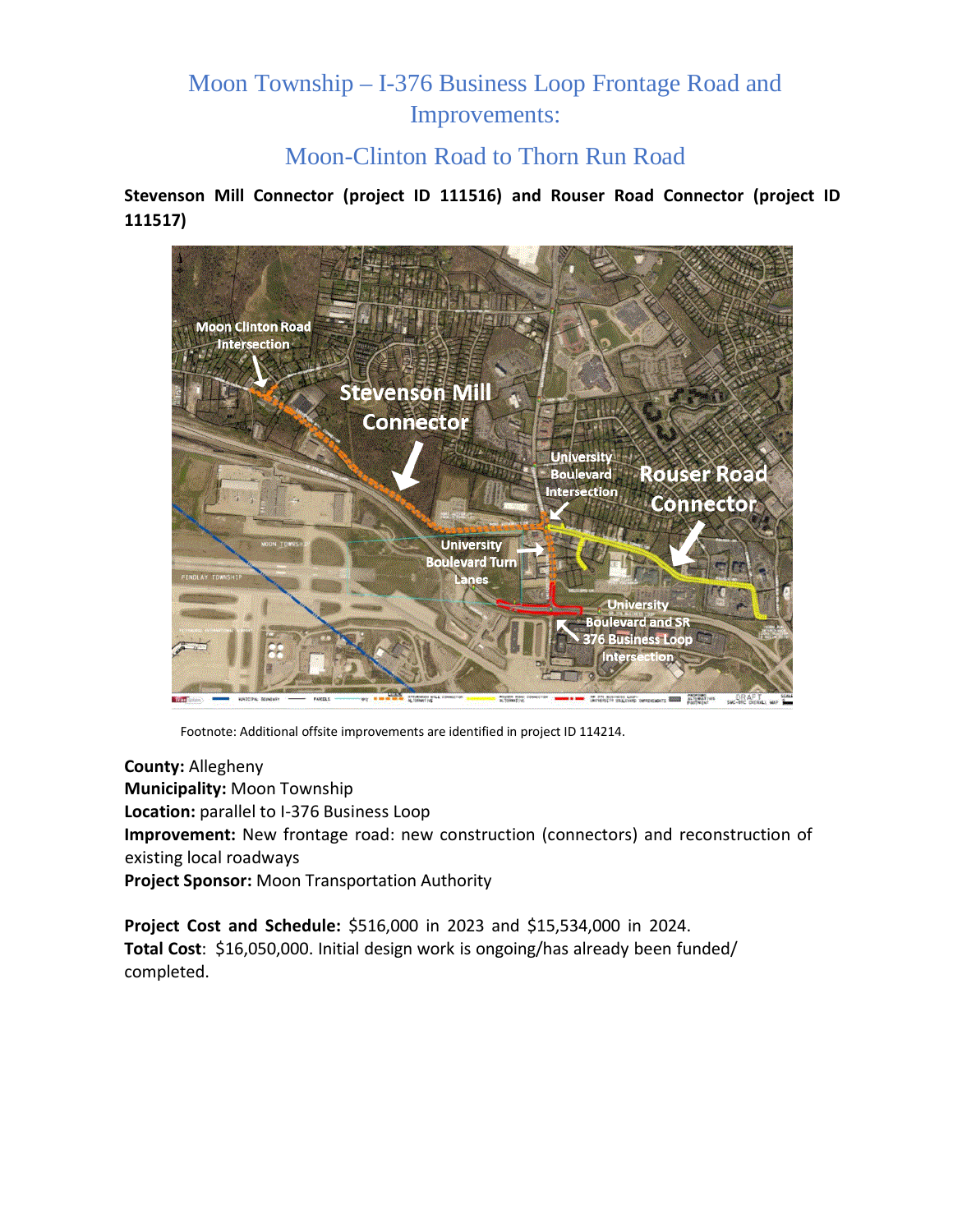**Project Description:** Develop a frontage road along Business Loop 376 in Moon Township between Moon-Clinton Road and the Thorn Run Road/I-376 (business loop) Interchange. Planned improvements include:

- **Existing Roadways:** (Stevenson Mill Road, Port Authority Drive, Port Vue Drive, and Rouser Road)
- **Intersections:** (Moon Clinton Rd/Stevenson Mill Rd, Port Authority Dr/University Blvd/PortVue Dr, and University Blvd/I-376 business loop)
- **Connectors:** (Rouser Rd to Port Vue Drive (.3 miles), Stevenson Mill Rd to Port Authority Drive (1.0 miles)). These projects are locally funded through the Moon Transportation Authority, as well as potential grant requests through available federal or state transportation sources. These improvements are identified here in the SPC TIP, supporting Moon Township applications for eligible federal or state funding.